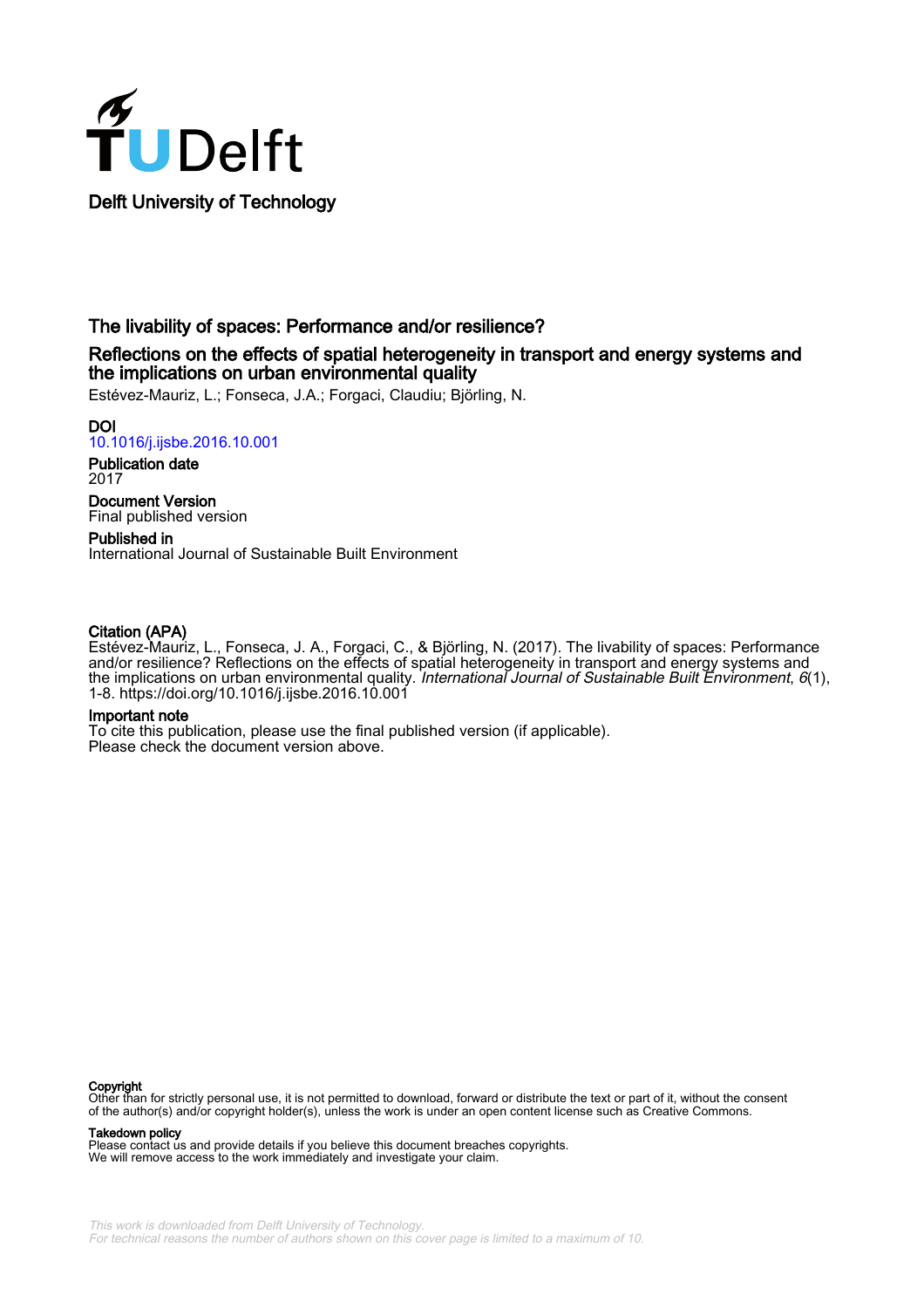

# Original Article/Research

# The livability of spaces: Performance and/or resilience? Reflections on the effects of spatial heterogeneity in transport and energy systems and the implications on urban environmental quality

Laura Estévez-Mauriz<sup>a,\*</sup>, Jimeno A. Fonseca <sup>b,c</sup>, Claudiu Forgaci<sup>d</sup>, Nils Björling<sup>e</sup>

<sup>a</sup> Division of Applied Acoustics, Department of Civil and Environmental Engineering, Chalmers University of Technology, SE-41296 Gothenburg, Sweden <sup>b</sup> Chair of Architecture and Building Systems, Institute for Technology in Architecture, ETH Zürich, 8093 Zürich, Switzerland <sup>c</sup> Future Cities Laboratory, Singapore-ETH Centre, Singapore

 $d$  Chair of Environmental Technology and Design, Department of Urbanism, Delft University of Technology, 2628 BL Delft, Netherlands <sup>e</sup> Department of Architecture, Chalmers University of Technology, SE-41296 Gothenburg, Sweden

Received 19 January 2016; accepted 6 October 2016

#### Abstract

Cities can be seen as systems of organized complexity formed by interrelated and highly dynamic sub-systems. This paper reflects on the interactions and tensions between socio-ecological and/or socio-technical sub-systems in cities and their capacity to either improve or block urban processes. In this context, spatial heterogeneity could enhance or hinder the performance and resilience of critical urban subsystems such as transport and energy. The consequence of this interaction might be detrimental to environmental quality (air and acoustic) and the livability of urban areas. This rationale may improve political and expert decision-making processes toward sustainable, resilient and livable cities.

2016 The Gulf Organisation for Research and Development. Production and hosting by Elsevier B.V. All rights reserved.

Keywords: Spatial heterogeneity; Environmental quality; Urban systems performance; Urban resilience

# 1. Introduction

A new and complementary way of thinking for a sustainable built environment involves the study of urban areas in terms of both socio-ecological and sociotechnical systems. In such an approach, cities are complex adaptive systems capable of facing risks and unforeseen

⇑ Corresponding author.

adversities. The system is composed of a series of interacting and interdependent sub-systems, which comply with the components' arrangement and processes that organize and guarantee life in urban areas. One key characteristic of such sub-systems is performance, understood as the system's effectiveness to maintain a certain quality level. Another important characteristic is resilience, expressed as the capacity of a system to absorb, adapt, and restore its performance after a disruption.

In the past decades, the study of urban form has become more complex, shifting from the physical characteristics of a built-up area to a multifaceted approach [\(Larkham,](#page-7-0)

2212-6090/@ 2016 The Gulf Organisation for Research and Development. Production and hosting by Elsevier B.V. All rights reserved.

E-mail address: [laura.estevez@chalmers.se](mailto:laura.estevez@chalmers.se) (L. Estévez-Mauriz).

Peer review under responsibility of The Gulf Organisation for Research and Development.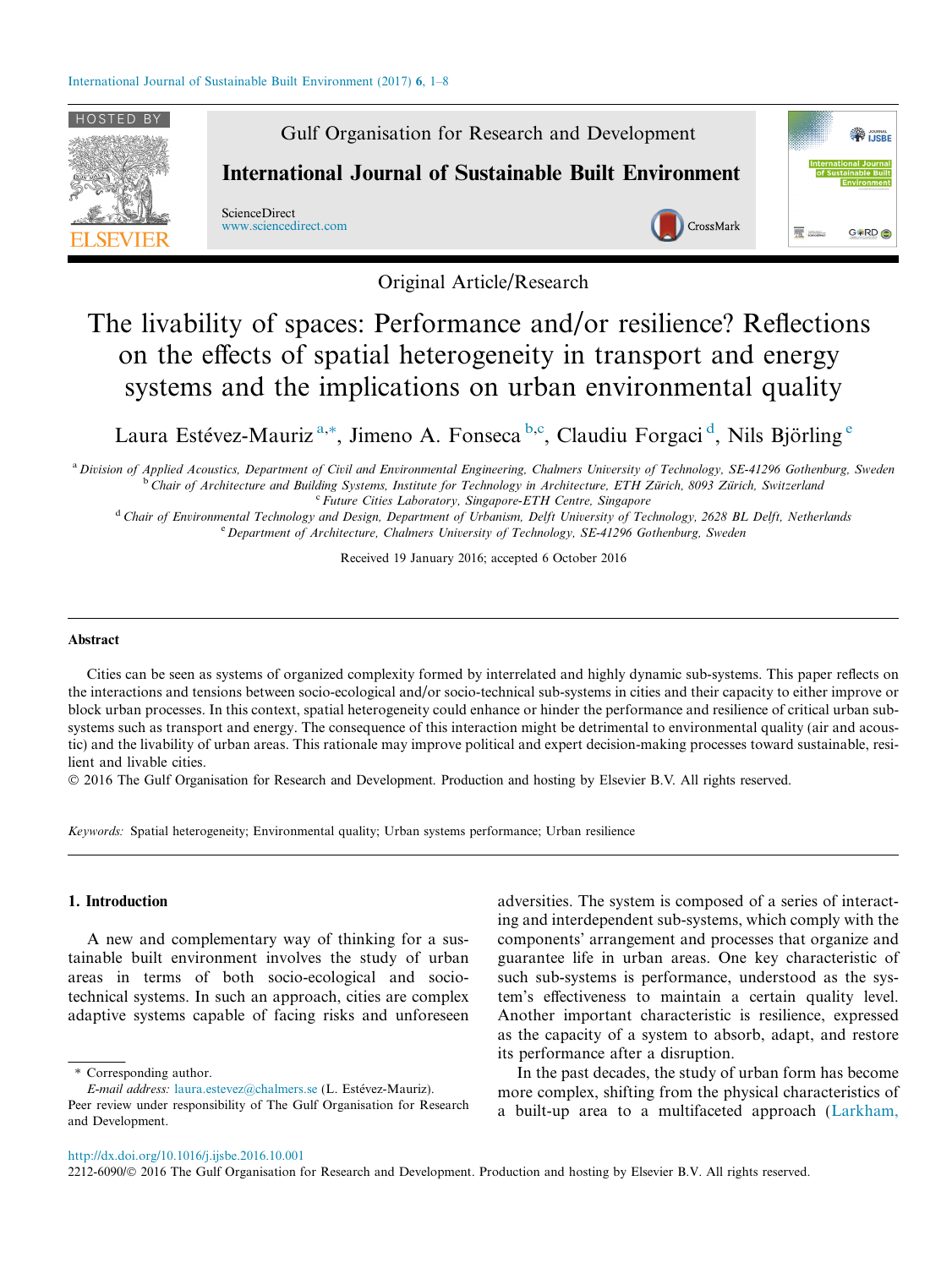[2004\)](#page-7-0). As part of this new approach, the socio-spatial processes that generate urban form need to be considered. By understanding the complexities of urban systems and their sub-systems, planners could identify, learn and retain the qualities of urban form that are essential to guarantee sustainable development. With this vision in mind, cities should guarantee certain intrinsic abilities to face change, like the possibility to relocate urban objects [\(Roggema,](#page-7-0) [2014\)](#page-7-0). Historically, the focus of urban form has been on the normative aspect, neglecting its analytical approach that embraces the relation between urban form and urban life [\(Marcus, 2007\)](#page-7-0). In this direction, the urban environment can become obsolete, with no capacity to absorb, for example, the speculation on a future development, or the pressure and the environmental consequences of demographic changes. From a socio-ecological perspective, the main challenge is how to improve the livability of spaces and avoid damaging the quality of life on a global and individual level. To achieve this desired level of urbanity, certain trade-offs between urban sub-systems are necessary.

Cities hold several environmental challenges: they occupy 3% of the land surface, host 50% of global population, consume 75% of natural resources, produce 50% of the global waste and emit 60–80% of greenhouse gases [\(UNEP-DTIE, 2013](#page-7-0)). Without environmental quality, cities become hostile places, neglecting the chance of space optimization coupled with an improved environmental performance [\(van den Dobbelsteen and de Wilde, 2004](#page-7-0)).

A key challenge is to look at cities as systems of organized complexity formed by interrelated and highly dynamic sub-systems, including individuals engaged in different interactions [\(Atun, 2014; Dantzig and Saaty,](#page-7-0) [1973\)](#page-7-0). Within the framework of achievement of current and future citizens' needs, we claim the importance of the underlying socio-technical systems in the built environment.

In such complexity, spatial heterogeneity is seen as a key strategy to increase the livability of cities. Heterogeneity is seen as an opportunity to allow the development of a suitable physical environment, not only as a reaction to modernism postulates of segregation [\(Fainstein, 2005\)](#page-7-0). On one hand, spatial heterogeneity allows the diffusion of risks as it increases redundancy. However, it compromises optimization and tends to reduce performance of interrelated subsystems (e.g., transport, energy, water etc.). In this case, spatial heterogeneity constrains underlying systems in cities, disrupting the capacity to reach certain equilibrium. Without this dynamic equilibrium, environmental quality as a leading vision of resilience and sustainability is not guaranteed (Wilbanks and Fernández, 2014).

This paper sets up a niche of discussion about the tensions between the capacities of urban socio-ecological and/or socio-technical sub-systems to either improve or block urban development. The focus lies on juxtaposing the effects of spatial heterogeneity in two major urban sub-systems, energy and transport. The reflection addresses the tension between urban performance and

urban resilience and the consequent value of the entropy concept as an interaction capable of enhancing or hindering the quality of life. The emphasis is on the implications that this tension may have on urban environmental quality and livability. These implications are analyzed through the effects that spatial heterogeneity, transport and energy subsystems have on the human habitat and livability, attending to main environmental stressors as air and noise pollution. The intention is not to analyze whether all kinds of spatial heterogeneity fit to the idea behind the current study, since some limitations in terms of scale and time may constrain the benefits of spatial heterogeneity to resilient behavior. Resilience of one scale is not automatically linked to another, allowing space for trade-offs in resilience between scales ([Chelleri and Olazabal, 2012\)](#page-7-0). This approach has been defended in previous studies [\(Boyd](#page-7-0) [et al., 2015](#page-7-0)) and also supported in the present paper.

A further exploration is done on the relations, interdependencies and tensions between the socio-ecological perspective and the social-technical one of urban systems. The two perspectives are often subordinated to each other, thus reducing either performance or resilience. Does spatial heterogeneity have an impact on urban environmental quality due to the enhancement or hindering of the energy and transport systems? Is it plausible to reach equilibrium between the performance and resilience of these systems without giving up to urban environmental quality and the demanded spatial heterogeneity?

#### 2. Urban form coevolution and spatial heterogeneity

Preoccupied about the physical representation and perception of the city in the book The Image of the City, [Lynch \(1960\)](#page-7-0) stresses the importance of urban form in the everyday life of people. According to [Lynch \(1984,](#page-7-0) [p.47\)](#page-7-0), the urban form or the ''physical environment" refers to the ''permanent objects" in cities, such as buildings and streets. In his ''normative theory", Lynch emphasizes the link between permanent objects that compose urban form and human values [\(Lynch, 1984](#page-7-0)).

Over the last few years, human and ecological systems have been increasingly regarded and studied as interconnected ones. Such interaction derived land use decisions from urban form and vice versa. The urban landscape needs to be seen as productive fields ([Waldheim, 2016](#page-8-0)) where an outdated view on space as *form* need to be challenged and seen as interlinked processes that interact in both time and space [\(Corner, 2006](#page-7-0)). The spatial patterns and the need of underlying infrastructures arise in a certain spatial heterogeneity in the built environment ([Alberti,](#page-7-0) [2005\)](#page-7-0).

Extending [Norberg and Cummings' \(2008\)](#page-7-0) study, spatial heterogeneity depends on combinations of material, relative and relational aspects of urban form. This results in non-random spatial and temporal differentiation, forming some sort of a pattern. These asymmetrical conditions of urban form are mainly sustained by plural access to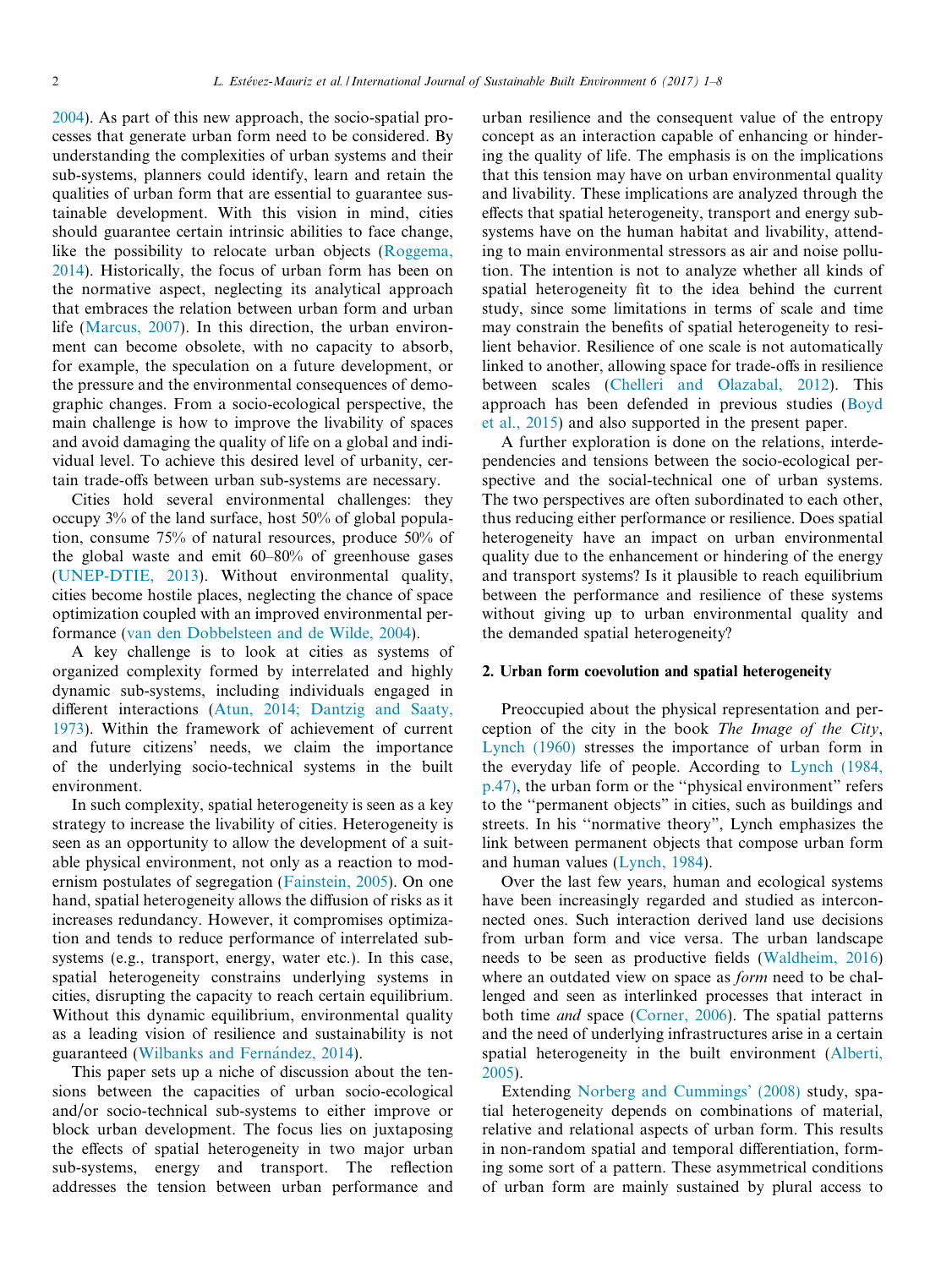urban resources, dynamics of spatial processes and the potential capacity of resources.

The study of urban form embraces more recent perspectives concerned with the complexity of social, political, ecological and economical processes. Systemic qualities found in resilience research were related to urban morphology studies [\(Batty, 2013; Marcus and Colding, 2014](#page-7-0)). The interaction resulted from the constant change on networks and patterns. Spatial heterogeneity is an interdependent shaper of underlying systems, impacting urban environmental quality and the livability of spaces, affecting performance and resilience capacity. Therefore, the production of space is submitted to this coevolution; as their environment changes, cities need to change to ensure best fitness. Even more, when they change, their environment changes too, as part of a coevolution process.

# 3. The value of spatial heterogeneity: the tension between urban performance and urban resilience

As part of urban form coevolution, spatial heterogeneity has to be thought and evaluated by looking at cities as complex adaptive systems. During stable conditions, most cities tend to lose diversity, while the performance of each urban system may increase and optimize itself. Conversely, a higher degree of diversity acquires more value when change is needed, when the system is threatened. Spatial heterogeneity in a socio-ecological system does not act independently. The spatial heterogeneity and the performance of the underlying systems need to be understood as dynamic, relative and relational properties of resilience.

From a socio-technical point of view, urban systems look after improving their performance by properties such as efficiency, homogeneity and mono-functionality ([Fainstein, 2005\)](#page-7-0). On the other hand, resilience, defined by properties such as diversity, modularity, and redundancy ([Walker and Salt, 2012; Zolli and Healy, 2013\)](#page-8-0), often has low priority in city governance due to its costliness, inefficiency, and long-term uncertain application.

From a socio-ecological point of view, city governance often neglects the fact that urban systems are coupled. [Walker and Salt \(2006\)](#page-8-0) pointed out that the optimization of performance and efficiency fails when changes in bigger systems are encountered. Urban performance has to be measured in a long-term perspective, in which resilience properties gain more importance in building overall perfor-mance [\(Fig. 1](#page-4-0)). Within this approach, improving resilience does not decrease performance; on the contrary, it is a form of increasing long-term performance.

This approach helps to find answers to the research question presented in the present paper: To what extent and how does spatial heterogeneity enhance or hinder the performance of the energy and the transportation systems, affecting urban environmental quality and the livability of spaces? Therefore, for the urban system to be both highly performing and resilient, two goals have to be

accomplished: systems must be efficient to allow better quality and they must be also flexible and adaptable to change.

## 3.1. Assessment of spatial heterogeneity

One key question for understanding urban form is the scale and the boundary conditions of the studied situation. A relational understanding needs to consider both physical and associative variables, as well as the context of a specific situation (Björling,  $2016$ ). A second problem is the identification of relevant indicators for the performance of urban form in the manifold spectrum of aims to which society is heading. This complexity needs a methodological approach that can oscillate between including and excluding relevant and meaningful factors, preconditions and consequences. On the other side, understanding the urban form demands awareness of the events that affect the components and actors previously seen as irrelevant ones ([Levine et al.,](#page-7-0) [2012](#page-7-0)). Searching for connections and links between complex systems is a knowledge production of trial and errors; it is a learning process ([Simon and Cilliers, 2005](#page-7-0)).

Composing actors and components into relevant configurations in a pro-formative process may identify Key Performance Indicators. The process oscillates between focusing on defining problems and revealing processes, identifying relevant scales and system boundaries. Those indicators may include ''cumulative and synergistic impacts" ([Alberti, 1999](#page-7-0)), characterizing links between the underlying systems influencing the urban environment (e.g. diversity of land uses, building intensity, mobility modes, building typologies, accessibility patterns, etc.). This assemblage thinking [\(DeLanda, 2006](#page-7-0)), together with a relational understanding of space [\(Harvey, 2006](#page-7-0)), deconstructs and reveals the qualities of the links as intercreative ones. The previous makes possible the identification of specific, significant processes and functions within urban systems that sustain the urban landscape within the concept of livability of spaces.

# 3.2. Performance and/or resilience? Cities and entropy

From the efficiency and flexibility paradigm, spatial studies have been using the idea of entropy to measure the maximum possible dispersion [\(Cabral et al., 2013\)](#page-7-0), especially since [Theil \(1972\)](#page-7-0) reinterpreted the Shannon's entropy formula, named also the Shannon equitability index. As such, entropy can tolerate a range of values in which neither the performance nor the resilience of urban system is compromised.

Using this concept, a desirable low entropy value in the transportation system is intended to accomplish the efficiency and organization of the system as an example. However, heterogeneity is needed to resist to disturbances in its function. Hereof, measuring and monitoring the entropy levels might help in the understanding of the performance and possible threats of the urban systems.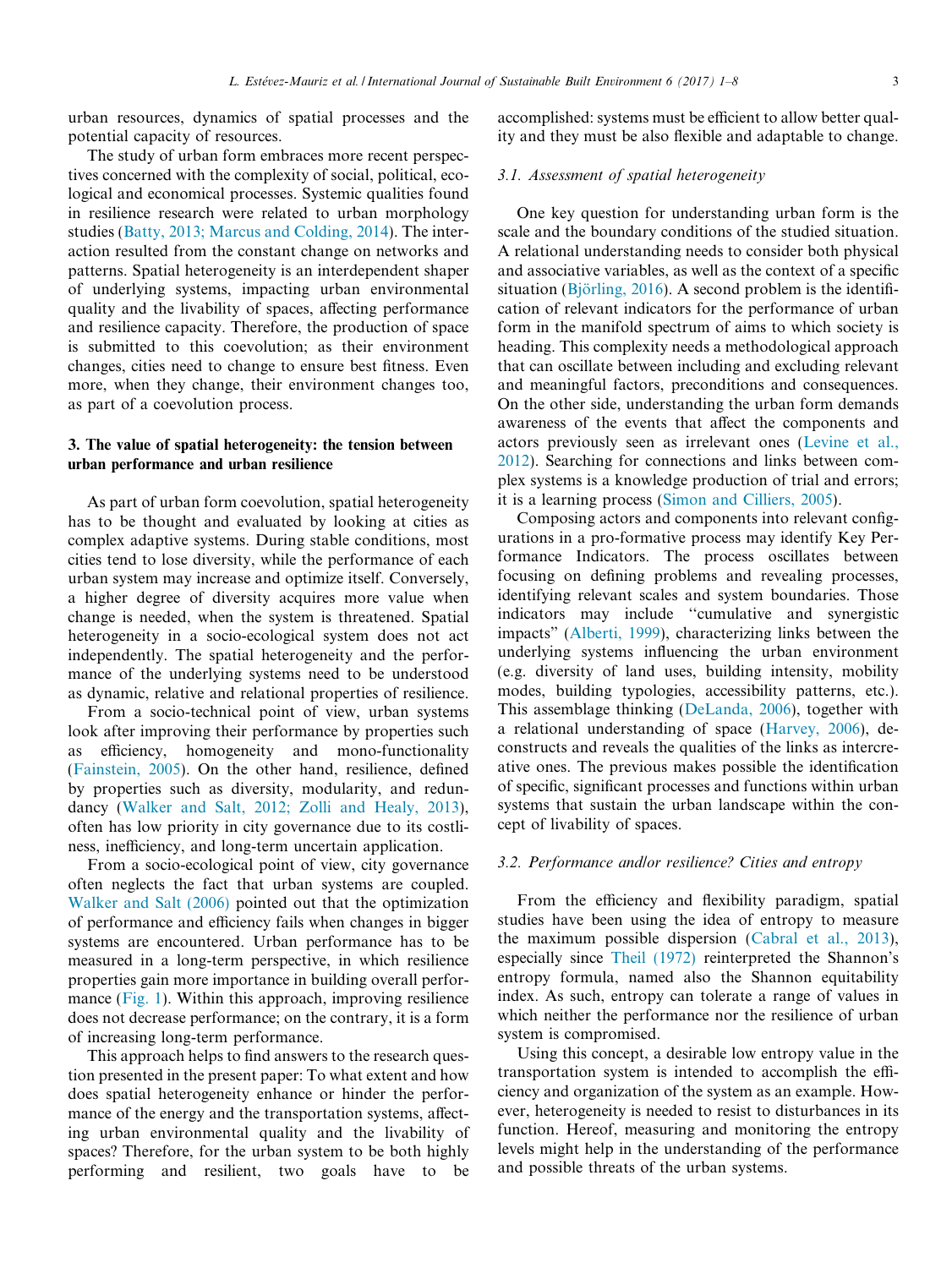<span id="page-4-0"></span>

Figure 1. Framework of internal and external changes on urban systems. Tension between performance and resilience.

#### 4. Livability of spaces - environmental quality

The spatial development of the city is extremely important to guarantee the livability of spaces. Nevertheless, a ''lock-in" effect is attached to the urban form, meaning that once it is defined, retrofitting is not only complex but also expensive [\(Salat et al., 2014\)](#page-7-0), impacting every city system. [Alberti \(1999\)](#page-7-0) pointed out that ''...the most direct indicator of environmental stress in a city is its population's state of health and wellbeing...".

The importance of the environmental quality concept brings up the tension between performance and resilience. The European Environment Agency (EEA) stated in the report The European Environment - state and outlook 2015 ([EEA, 2015\)](#page-7-0) that urban systems are partly efficient, however, they create large exposure, diminishing the quality of the urban environment. The disconnection of urban systems in the urban planning process may increase the pressure on the urban environment and threat people's health and wellbeing. Landscape fragmentation and transport emissions are examples of triggers of the environmental pressures present in urban development process [\(EEA,](#page-7-0) [2015\)](#page-7-0).

## 5. Urban form and underlying infrastructures - effects on human habitat: urban air and noise pollution

Within the present tension between socio-technical and socio-ecological perspectives, the aim is to ensure livability, allowing greater environmental benefits as mentioned in the 7th Environment Action Program [\(Official Journal of](#page-7-0) [the EU, 2013\)](#page-7-0). On such a program, the purpose is ''to safeguard citizens from environment related pressures and risks to health and wellbeing".

Two of the systems that play an important role in the environmental degradation of both perspectives are related to the energy and the transportation systems. Mobility patterns and transport design have a direct impact on the urban sound environment. On the other hand, energy consumption affects the air quality and the global warming potential. Road traffic is categorized as the major contributor to environmental noise in urban areas [\(EEA, 2014](#page-7-0)) and the highest one in terms of greenhouse gas emissions, GHGE ([Field and IPCC, 2012](#page-7-0)). The transport system is one of the main factors responsible for the failure to comply with the recommendations for air and acoustic quality in the built environment.

Noise pollution is the first cause regarding environmental nuisance in the WHO European region ([EEA, 2014\)](#page-7-0). It is marked as one of the main problems related to sleep disruption, diminishing the wellbeing of people. Almost 20 million of adults are annoyed by environmental noise, affecting daily activities as well as social interaction [\(Evans, 2012\)](#page-7-0). It is also cataloged as a major environmental health problem, causing cardiovascular diseases and other physiological symptoms [\(WHO, 2011\)](#page-8-0). The interesting connection is that most of the major effects in our sound environment have to deal directly with the production of space, the effect the source has in its surrounding spatial context. A certain urban morphology is making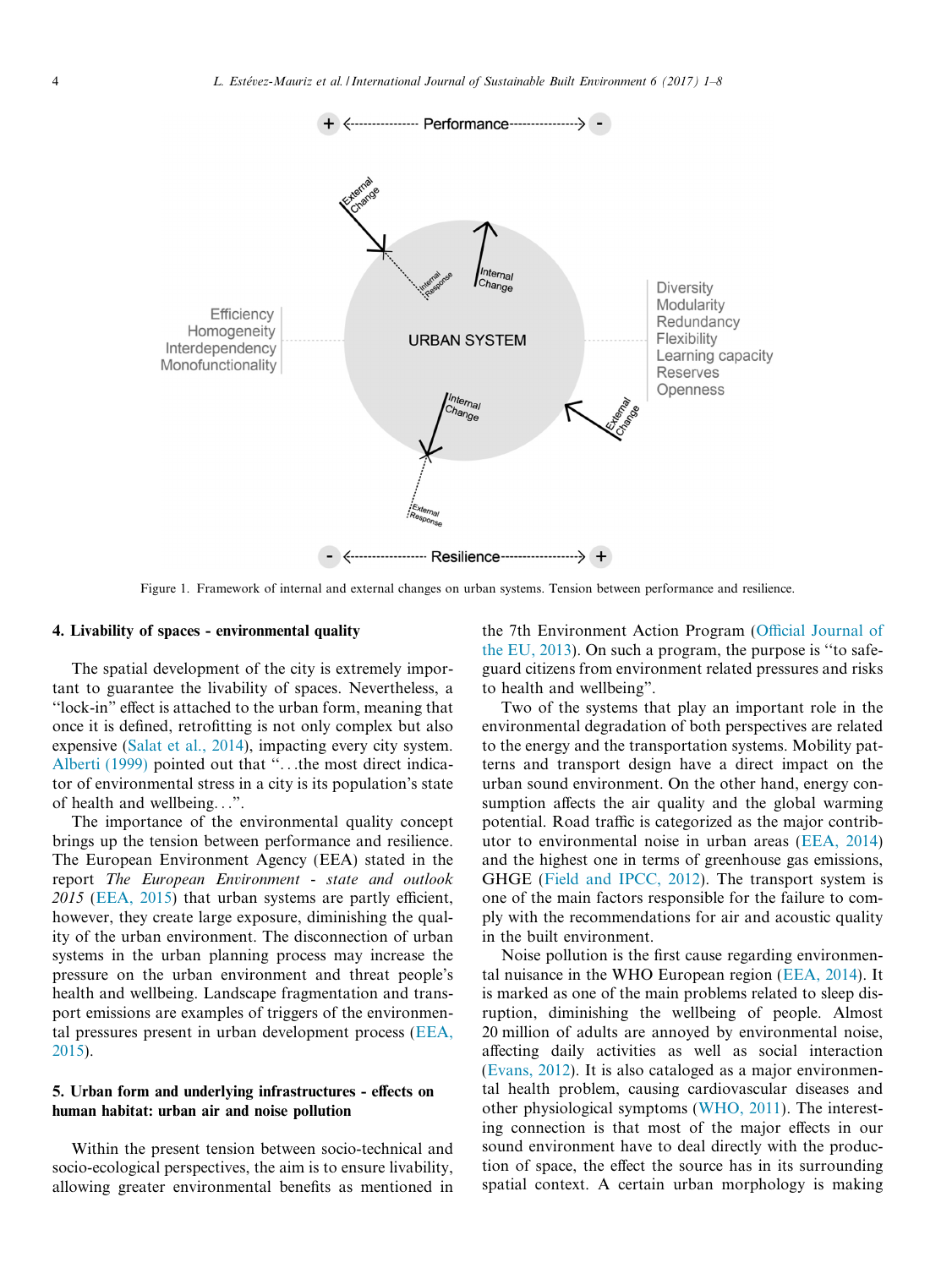possible to have certain effects and acoustic qualities. The combination of spaces (e.g. spatial heterogeneity) is enabling one result or another.

On the other hand, air pollution is considered not just a local problem, rather a global one. Pollutants are transported around the globe, resulting in an environmental problem elsewhere. It is the first cause of environmental risk factor of premature death in Europe.

## 5.1. Performance?

The increasing awareness on environmental impact has already started to put pressure on new approaches in urban planning processes (Wilbanks and Fernández, 2014) as well as in environmental policies. Today's urban development strategies are shifting toward the increase in spatial heterogeneity in an attempt to improve the offer of services and reduce travel distances, while providing more livable spaces ([Zheng et al., 2014](#page-8-0)). The question remains if spatial heterogeneity is synergic to infrastructure performance. If unevenness and spatial heterogeneity are recognized as tools to avoid threats, the study of urban form may enhance the concept of urban spatial complexity and its implications for the environmental quality. The first conclusion is directed to ensure urban environmental quality, where certain types of trade-offs are necessary between alternative urban patterns.

[Smith et al. \(1997\)](#page-7-0) explored the concept of urban planning in terms of quality of the urban community and the physical form. This was done through several principles that can help to understand how the physical variables are contributing to the idea of quality in a community. Diversity as a general concept was found as the third principle in importance with respect to its relation with physical form. More concrete, guidelines for urban planning might be considered in analyzing the impact of noise in both health and wellbeing with a long-term perspective (Gidlöf-Gunnarsson et al., 2012; Kropp, 2014). In this sense, urban form policies are crucial to guarantee sustainability in the urbanized landscape ([UN-Habitat, 2004\)](#page-7-0).

However, current approaches demand for a more systemic and integrated perspective. Several studies have pointed out the relation between urban form, with a strong influence on the traffic pattern and the consequent acoustic quality (Silva et al., 2014; Gidlöf-Gunnarsson et al., 2012; [Tang and Wang, 2007](#page-7-0)). An enormous challenge is confronted due to the direct impact on the mobility and the productivity that the society demands [\(EEA, 2015](#page-7-0)).

Regarding air quality, the urban form and the street configurations have a cumulative effect on emissions, exposing people to direct inhalation or through contaminants that are transported through the air [\(EEA, 2015;](#page-7-0) [Pandian et al., 2009\)](#page-7-0). The spatial layout has also consequences in the air quality due to energy consumption and resources ([Futcher et al., 2013; Ishii et al., 2010;](#page-7-0) [Jabareen, 2006\)](#page-7-0). [Fonseca and Schlueter \(2015\)](#page-7-0) found that spatial heterogeneity influences the performance of district energy systems. First, it constrains the penetration of renewable energy sources by limiting the vicinity of resources to customers. Second, it affects investments in infrastructure and the size of conversion, storage and distribution systems of energy.

In this manifold of interactions, there is a strong coupling with the methodological approach needed in the assessment of spatial heterogeneity. An assemblage process is demanded, including and excluding relevant factors and especially the consequences in an interactive learning process. Performance measurements with Key Performance Indicators can help in the assessment of consequences derived from the environmental pollutants caused by the transport and energy systems (e.g. in the energy system: energy consumption per household, GHGE per area associated to the production of energy. In the transport system: people exposed to high noise levels due to road traffic, noise annoyance, presence of public areas cataloged as quiet ones, GHGE due to mobility, etc.)

#### 5.2. Resilience?

The present paper supports the idea formulated by [Awiti \(2011\),](#page-7-0) according to which resilience seems to be the missing fragment in the sustainable development discourse. By definition, sustainable development is limited by the expectations of achieving more efficiency (reducing the use of inputs), a view that has no capacity to resolve the constraints imposed by the fact of living in a limited environment. Resilience, on the other hand, aims at enhancing overall system performance, adding another dimension to sustainable development.

Resilience evaluation can be performed by three attributes: disturbance magnitude that can be absorbed by the system to retain its identity; the degree of the system to re-organize; and the ability to increase adaptability ([Awiti, 2011](#page-7-0)). Adaptive capacity becomes more important when socio-ecological and socio-technical systems are linked ([Adger et al., 2005\)](#page-7-0). Hence, cities are in constant need to change, and, ignoring this fact is only making them more vulnerable to threats. The goal is to overcome the unwanted situations, providing anticipation mechanism to avoid crossing the threshold. At the same time, the intention is to guarantee the urban environmental quality demanded in the quality of life concept.

Thresholds are crucial when assessing the resilience of a system. Socio-ecological systems can exist at different situations of stability: one before the threshold is reached and another one when the threshold is crossed, changing its behavior and the interactions with the other systems. Still, there is a certain ambiguity and complexity on environmental targets or thresholds in urban environments. That ambiguity is mainly due to the fact that urban environmental quality and good performance of the underlying systems should not be compromised. In such compendium, most urban systems, including energy and transport, are highly reliant on underlying systems for their well functioning.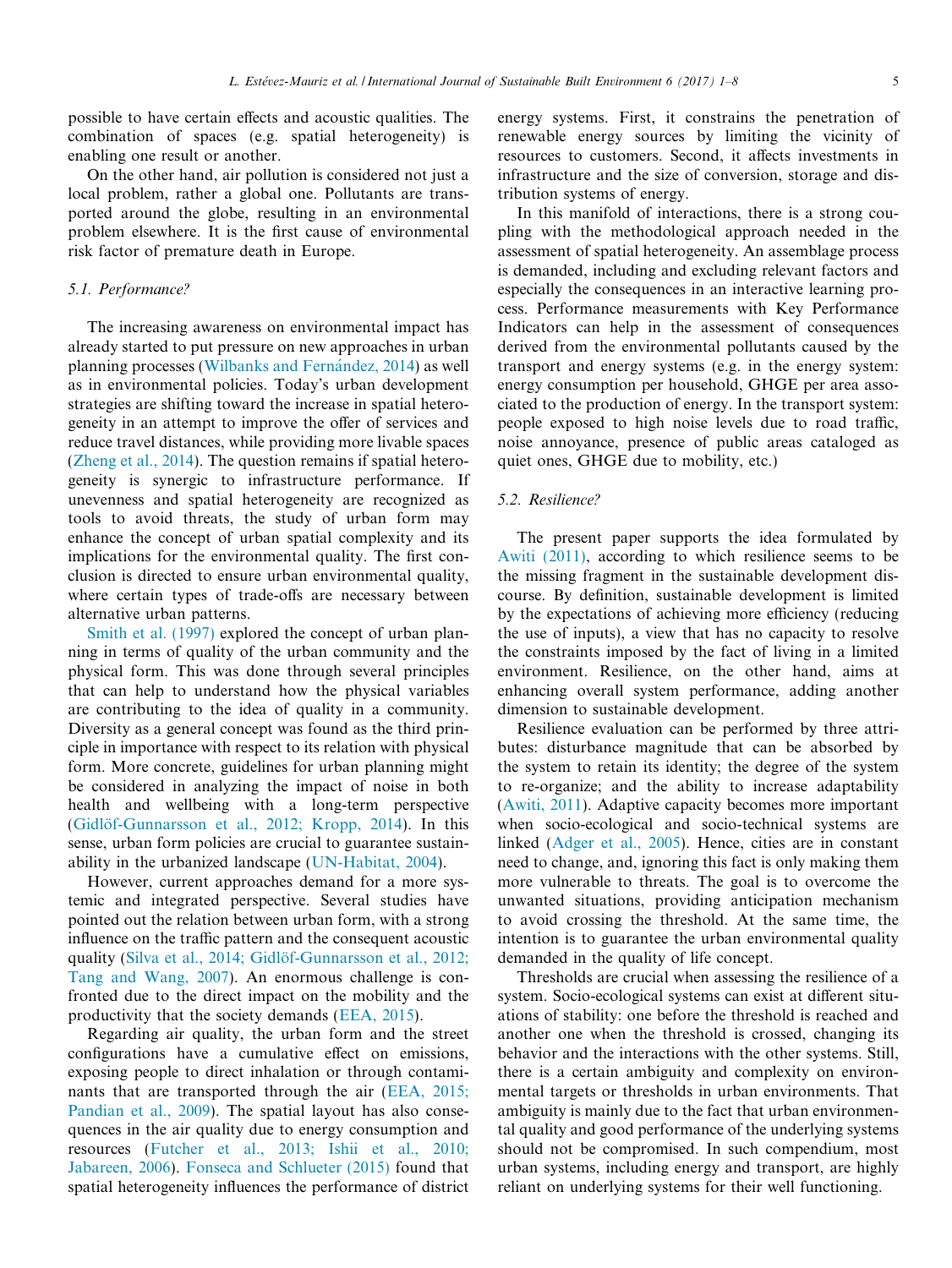Moreover, the lack of capacity to reach consensus at European and/or national level has forced the emergence of local regulations to deter the fulfillment of the objectives set by the WHO, the EEA or national regulations. A greater effort is required to get, for example, the social and economic consequences of inaction regarding air and noise pollution ([EEA, 2014; OECD, 2012\)](#page-7-0). Recently, this concept of inaction has become more and more important in terms of the irreversible impact it has on the environment. Interestingly, the previous idea interacts with the thresholds of resilience thinking, where for example, policy inaction can trespass the environmental damage, interacting with other systems such as land use decisions, etc.

[Roggema \(2014\)](#page-7-0) identified four possible mechanisms dealing with the concept of thresholds: move thresholds; make them difficult to reach; move the system away from the threshold; and manage cross-scale interactions to avoid loss of resilience. Still, these mechanisms need to be adapted to the full spectrum of the urban processes. Cities must bring opportunities to reconfigure their urban fabric, relocate functions, uses and urban objects and adjust themselves to changes, while providing livable spaces, including the idea of a clean environment.

Based on this premise, [Fonseca et al. \(unpublished](#page-7-0) [results\)](#page-7-0) experimented the concept of spatial heterogeneity and performance of transport and energy systems for an urban community in Switzerland. The authors found that increasing the spatial heterogeneity does not go against a good performance or resilience of infrastructures and its consequential impact on environmental conditions regarding air and noise pollution. Moreover, it seems that the spatial heterogeneity is a key to the coexistence of users' activities and spatial functions, fostering the livability of the spaces.

#### 6. Negotiating spatial heterogeneity

Throughout this paper we attempted to reflect on the natural interaction between the socio-ecological and the socio-technical systems capable of combining, improving or blocking urban resources. Spatial heterogeneity has been addressed as a positive property of resilient urban environments. Still, the question remains as to whether spatial heterogeneity is against or in favor of both performance and resilience of urban sub-systems and what are the implications on urban environmental quality.

Urban planning has become a powerful tool to modify political, social and economic structures. Uncoordinated strategies between the systems that conform the urban space can lead to major failures in, for instance, legislation, social and political structures. This negotiation cannot start if urban strategies are subordinated to each other, destabilizing environmental and social consequences. Instead, the negotiation shall be directed toward the coproduction of landscape with stable socio-spatial conditions. Careful interaction and negotiation processes are persuaded with the vision of their capacity of coevolution.

The following paragraphs grasp this negotiation process from hypothetical cases.

For example, smaller plots with different building uses may generate heterogeneity. The fact of creating smaller plots increases the variability of land use, users, physical layout, spatial functions, among others. This will generate a loop in which spatial heterogeneity may bring more diversity. However, it may be difficult to set thresholds in terms of environmental stressors. In these cases, zoning will be fragmented as well as an answer to the performance needs (e.g. residential areas, services areas, etc.). Hereof, inaction in terms of air and noise pollution may be increased by the spatial decisions, generating a cascade effect. In contrast, homogeneity in urban planning processes, may neglect the complexity implied in the interaction of urban systems. The result might end in the lack of capacity to absorb challenges. Over long periods of time, this situation may lessen their ability to respond to changes, such as economic susceptibility in the form of housing depreciation due to the presence of noise and air pollution.

Two key elements of spatial heterogeneity are scale and boundary. These elements are combined in a manifold spectrum of objectives that society and individuals head for. Therefore, it is important to identify the scale according to the needs. In this regard, spatial heterogeneity does not necessarily imply functional characteristics of diversity affecting system performance, and vice versa. For instance, in a neighborhood scale, a spatially heterogeneous neighborhood can be mono-functional, thus having a very low degree of diversity (e.g. dormitory suburb with 'planned' diversity). Conversely, by changing the approach to a larger scale, a spatially homogeneous urban area can have high degrees of response diversity, influencing the resilience behavior (e.g. industrial warehouses converted into mixed-use developments, changes in building typology affecting mobility patterns).

The understanding of complexities in the built environment is essential to guarantee the livability of spaces. The fragmentation of urban processes added to the rapid pace in urban development condemns the built environment to become obsolete without adaptive capacity. The focus appears to be on the most urgent, with the risk of missing opportunities to improve the built environment quality. Urban planning processes demand a certain urban flexibility encompassing a holistic approach design. This approach requires the capacity to integrate the complexity attached to the natural interaction of urban systems, a sense-making methodology to improve livability of spaces.

#### Acknowledgments

The authors thank the IDEA League network and all teachers, colleagues and people involved in the Doctoral School on Urban Systems 2014. We also thank the support received from Jens Forssén, Wolfgang Kropp, Arno Schlueter, Arjan van Timmeren and Catharina Dyrssen.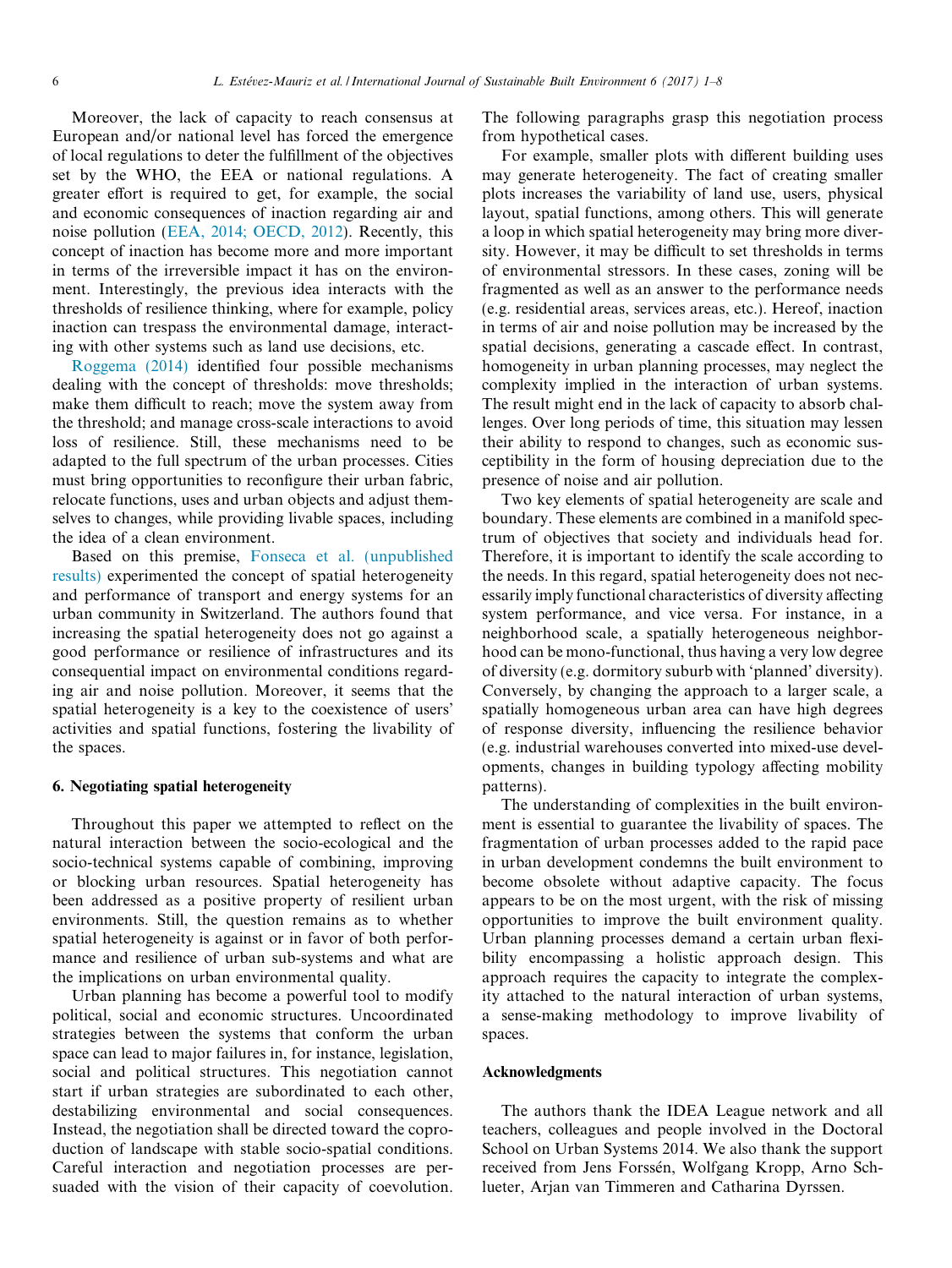<span id="page-7-0"></span>This research received funding through: the IDEA League network, the People Programme (Marie Curie Actions) of the EU 7th Framework Programme FP7/2007-2013 under REA grant agreement n°290110, SONORUS ''Urban Sound Planner", the Climate KIC project on ''Computer Aided Support for Communities and City Systems towards resilient and prosperous cities", and ''Key Urban Projects".

#### References

- [Adger, W.N., Hughes, T.P., Folke, C., Carpenter, S.R., Rockstrom, J.,](http://refhub.elsevier.com/S2212-6090(16)30012-7/h0005) [2005. Social-ecological resilience to coastal disasters. Science 309,](http://refhub.elsevier.com/S2212-6090(16)30012-7/h0005) [1036–1039](http://refhub.elsevier.com/S2212-6090(16)30012-7/h0005).
- [Alberti, M., 1999. Urban Patterns and Environmental Performance: What](http://refhub.elsevier.com/S2212-6090(16)30012-7/h0010) [Do We Know? J. Plann. Educ. Res. 19 \(2\), 151–163.](http://refhub.elsevier.com/S2212-6090(16)30012-7/h0010)
- [Alberti, M., 2005. The effects of urban patterns on ecosystem function.](http://refhub.elsevier.com/S2212-6090(16)30012-7/h0015) [Int. Reg. Sci. Rev. 28, 168–192.](http://refhub.elsevier.com/S2212-6090(16)30012-7/h0015)
- [Atun, F., 2014. Understanding effects of complexity in cities during](http://refhub.elsevier.com/S2212-6090(16)30012-7/h0020) [disasters. In: Walloth, C., Martin Gurr, J., Alexander Schmidt, J.](http://refhub.elsevier.com/S2212-6090(16)30012-7/h0020) [\(Eds.\), Understanding Complex Urban Systems: Multidisciplinary](http://refhub.elsevier.com/S2212-6090(16)30012-7/h0020) [Approaches to Modeling. Springer, Switzerland.](http://refhub.elsevier.com/S2212-6090(16)30012-7/h0020)
- [Awiti, A.O., 2011. Biological diversity and resilience: lessons from the](http://refhub.elsevier.com/S2212-6090(16)30012-7/h0025) [recovery of cichlid species in Lake Victoria. Ecol. Soc. 16 \(1\).](http://refhub.elsevier.com/S2212-6090(16)30012-7/h0025)

[Batty, M., 2013. The New Science of Cities. MIT Press, Cambridge, Mass](http://refhub.elsevier.com/S2212-6090(16)30012-7/h0030).

- Björling, N., 2016. Sköra stadslandskap. Planeringsmetoder för att öppna urbaniseringens rumsliga inlåsningar [Fragile urban landscapes. Plan[ning methods to open the lock-spatial urbanisation\]. Chalmers](http://refhub.elsevier.com/S2212-6090(16)30012-7/h0035) [University of Technology, Department of Architecture, Gothenburg,](http://refhub.elsevier.com/S2212-6090(16)30012-7/h0035) [PhD thesis.](http://refhub.elsevier.com/S2212-6090(16)30012-7/h0035)
- Boyd, E., Nykvist, B., Borgström, S., Stacewicz, Izabela A., 2015. [Anticipatory governance for social-ecological resilience. Ambio 44,](http://refhub.elsevier.com/S2212-6090(16)30012-7/h0040) [149–161](http://refhub.elsevier.com/S2212-6090(16)30012-7/h0040).
- [Cabral, P., Augusto, G., Tewolde, M., Araya, Y., 2013. Entropy in urban](http://refhub.elsevier.com/S2212-6090(16)30012-7/h0045) [systems. Entropy 2013 \(15\), 5223–5236](http://refhub.elsevier.com/S2212-6090(16)30012-7/h0045).
- Chelleri, L., Olazabal, M. (Eds.), 2012. Multidisciplinary perspective on urban resilience. Workshop report. BC3, Basque Centre for Climate Change, Bilbao.
- [Corner, J., 2006. Terra fluxus. In: Waldheim, C. \(Ed.\), The Landscape](http://refhub.elsevier.com/S2212-6090(16)30012-7/h0055) [Urbanism Reader. Princeton Architectural Press, New York](http://refhub.elsevier.com/S2212-6090(16)30012-7/h0055).
- [Dantzig, G.B., Saaty, T.L., 1973. Compact City: Plan for a Liveable](http://refhub.elsevier.com/S2212-6090(16)30012-7/h0060) [Urban Environment. Freeman, San Francisco.](http://refhub.elsevier.com/S2212-6090(16)30012-7/h0060)
- [DeLanda, M., 2006. A New Philosophy of Society: Assemblage Theory](http://refhub.elsevier.com/S2212-6090(16)30012-7/h0065) [and Social Complexity. Continuum International Publishing Group,](http://refhub.elsevier.com/S2212-6090(16)30012-7/h0065) [New York.](http://refhub.elsevier.com/S2212-6090(16)30012-7/h0065)
- [EEA European Environment Agency, 2014. Noise in Europe 2014. EEA](http://refhub.elsevier.com/S2212-6090(16)30012-7/h0070) [report No 10/2014. Publications Office, Luxembourg](http://refhub.elsevier.com/S2212-6090(16)30012-7/h0070).
- [EEA European Environment Agency, 2015. The European Environment](http://refhub.elsevier.com/S2212-6090(16)30012-7/h0075) [— State and Outlook 2015: Synthesis Report. European Environment](http://refhub.elsevier.com/S2212-6090(16)30012-7/h0075) [Agency, Copenhagen](http://refhub.elsevier.com/S2212-6090(16)30012-7/h0075).
- [Evans, G.W., 2012. Environmental stress and health. In: Baum, A.,](http://refhub.elsevier.com/S2212-6090(16)30012-7/h0080) [Revenson, T.A., Singer, J. \(Eds.\), Handbook of Health Psychology.](http://refhub.elsevier.com/S2212-6090(16)30012-7/h0080) [Taylor & Francis Group, New York.](http://refhub.elsevier.com/S2212-6090(16)30012-7/h0080)
- [Fainstein, S.S., 2005. Cities and diversity. Should we want it? Can we plan](http://refhub.elsevier.com/S2212-6090(16)30012-7/h0085) [for it? Urban Affairs Rev. 41 \(1\), 3–19](http://refhub.elsevier.com/S2212-6090(16)30012-7/h0085).
- [Field, C.B., IPCC Intergovernmental Panel on Climate Change, 2012.](http://refhub.elsevier.com/S2212-6090(16)30012-7/h0090) [Managing the risks of extreme events and disasters to](http://refhub.elsevier.com/S2212-6090(16)30012-7/h0090) [advance climate change adaptation: Special report of the Intergov](http://refhub.elsevier.com/S2212-6090(16)30012-7/h0090)[ernmental Panel on Climate Change. Cambridge University Press,](http://refhub.elsevier.com/S2212-6090(16)30012-7/h0090) [New York.](http://refhub.elsevier.com/S2212-6090(16)30012-7/h0090)
- Fonseca, J.A., Estévez-Mauriz, L., Forgaci, C., Björling, N., 2016. Spatial heterogeneity for environmental performance and resilient behavior in energy and transportation systems (unpublished results).
- [Fonseca, J.A., Schlueter, A., 2015. Integrated model for characterization](http://refhub.elsevier.com/S2212-6090(16)30012-7/h0100) [of spatiotemporal building energy consumption patterns in neighbor](http://refhub.elsevier.com/S2212-6090(16)30012-7/h0100)[hoods and city districts. Appl. Energy 142, 247–265.](http://refhub.elsevier.com/S2212-6090(16)30012-7/h0100)
- [Futcher, J.A., Kershaw, T., Mills, G., 2013. Urban form and function as](http://refhub.elsevier.com/S2212-6090(16)30012-7/h0105) [building performance parameters. Build. Environ. 62, 112–123](http://refhub.elsevier.com/S2212-6090(16)30012-7/h0105).
- Gidlöf-Gunnarsson, A., Öhrström, E., Forssén, J., 2012. The effect of creating a quiet side on annoyance and sleep disturbances due to road traffic noise. In: Proc. of Inter-Noise 2012, August 19–22, 2012, NY.
- [Harvey, D., 2006. Spaces of Global Capitalism: A Theory of Uneven](http://refhub.elsevier.com/S2212-6090(16)30012-7/h0115) [Geographical Development. Verso, London](http://refhub.elsevier.com/S2212-6090(16)30012-7/h0115).
- [Ishii, S., Tabushi, S., Aramaki, T., Hanaki, K., 2010. Impact of future](http://refhub.elsevier.com/S2212-6090(16)30012-7/h0120) [urban form on the potential to reduce greenhouse gas emissions from](http://refhub.elsevier.com/S2212-6090(16)30012-7/h0120) [residential, commercial and public buildings in Utsunomiya, Japan.](http://refhub.elsevier.com/S2212-6090(16)30012-7/h0120) [Energy Policy 38 \(9\), 4888–4896](http://refhub.elsevier.com/S2212-6090(16)30012-7/h0120).
- [Jabareen, Y.R., 2006. Sustainable urban forms: their typologies, models,](http://refhub.elsevier.com/S2212-6090(16)30012-7/h0125) [and concepts. J. Plann. Educ. Res. 26 \(1\), 38–52](http://refhub.elsevier.com/S2212-6090(16)30012-7/h0125).
- [Kropp, W., 2014. Urban sound planning for a good acoustic environment,](http://refhub.elsevier.com/S2212-6090(16)30012-7/h0130) [important factors and possibilities. In: Kihlman, T., Kropp, W., Lang,](http://refhub.elsevier.com/S2212-6090(16)30012-7/h0130) [W. \(Eds.\), Quieter Cities of the Future. Lessening the Severe Health](http://refhub.elsevier.com/S2212-6090(16)30012-7/h0130) [Effects of Traffic Noise in Cities by Emission Reductions. Chalmers](http://refhub.elsevier.com/S2212-6090(16)30012-7/h0130) [University of Technology, Gothenburg.](http://refhub.elsevier.com/S2212-6090(16)30012-7/h0130)
- [Larkham, P.J., 2004. Understanding urban form? Urban Des. 93, 22–24](http://refhub.elsevier.com/S2212-6090(16)30012-7/h0135).
- [Levine, S., Pain, A., Bailey, S., Fan, L., 2012. The Relevance of](http://refhub.elsevier.com/S2212-6090(16)30012-7/h0140) [''Resilience](http://refhub.elsevier.com/S2212-6090(16)30012-7/h0140)"[? HPG Policy Brief 49. ODI, London](http://refhub.elsevier.com/S2212-6090(16)30012-7/h0140).
- [Lynch, K., 1960. The Image of the City. MIT Press, Cambridge, Mass](http://refhub.elsevier.com/S2212-6090(16)30012-7/h0145).
- [Lynch, K., 1984. Good City Form. MIT Press, Cambridge, Mass](http://refhub.elsevier.com/S2212-6090(16)30012-7/h0150).
- [Marcus, L., 2007. Spatial Capital and How to Measure it An Outline of](http://refhub.elsevier.com/S2212-6090(16)30012-7/h0155) [an Analytical Theory of Urban Form. Proc. the sixth International](http://refhub.elsevier.com/S2212-6090(16)30012-7/h0155) [Space Syntax Symposium, Istanbul.](http://refhub.elsevier.com/S2212-6090(16)30012-7/h0155)
- [Marcus, L., Colding, J., 2014. Toward an integrated theory of spatial](http://refhub.elsevier.com/S2212-6090(16)30012-7/h0160) [morphology and resilient urban systems. Ecol. Soc. 4 \(55\), 55.](http://refhub.elsevier.com/S2212-6090(16)30012-7/h0160)
- [Norberg, J., Cummings, G., 2008. Complexity Theory for a Sustainable](http://refhub.elsevier.com/S2212-6090(16)30012-7/h0165) [Future. Columbia University Press, New York.](http://refhub.elsevier.com/S2212-6090(16)30012-7/h0165)
- [OECD Organisation for Economic Co-operation and Development, 2012.](http://refhub.elsevier.com/S2212-6090(16)30012-7/h0170) [OECD Environmental Outlook to 2050: The Consequences of](http://refhub.elsevier.com/S2212-6090(16)30012-7/h0170) [Inaction. OECD, Paris](http://refhub.elsevier.com/S2212-6090(16)30012-7/h0170).
- Official Journal of the European Union, L354, 171–200, 2013. Decision No 1386/2013/EU of the European Parliament and of the Council of 20 November 2013 on a General Union Environment Action Programme to 2020, Living well, within the limits of our planet.
- [Pandian, S., Gokhale, S., Ghoshal, A.K., 2009. Evaluating effects of traffic](http://refhub.elsevier.com/S2212-6090(16)30012-7/h0180) [and vehicle characteristics on vehicular emissions near traffic intersec](http://refhub.elsevier.com/S2212-6090(16)30012-7/h0180)[tions. Transp. Res. Part D 14, 180–196](http://refhub.elsevier.com/S2212-6090(16)30012-7/h0180).
- [Roggema, R., 2014. Towards enhanced resilience in city design: a](http://refhub.elsevier.com/S2212-6090(16)30012-7/h0185) [proposition. Land 2014 \(3\), 460–481.](http://refhub.elsevier.com/S2212-6090(16)30012-7/h0185)
- Salat, S., Chen, M., Liu, F., 2014. Planning Energy Efficient and Livable Cities. Mayoral guidance note #6. Energy Sector Management Assistance Program, The World Bank. The World Bank Group, Washington.
- [Simon, H., Cilliers, P., 2005. The architecture of complexity. Emerg.:](http://refhub.elsevier.com/S2212-6090(16)30012-7/h0195) [Complexity Organ. 7 \(3/4\), 138–154](http://refhub.elsevier.com/S2212-6090(16)30012-7/h0195).
- [Silva, L.T., Oliveira, M., Silva, J.F., 2014. Urban form indicators as proxy](http://refhub.elsevier.com/S2212-6090(16)30012-7/h0200) [on the noise exposure of buildings. Appl. Acoust. 76, 366–376.](http://refhub.elsevier.com/S2212-6090(16)30012-7/h0200)
- [Smith, T., Nelischer, M., Perkings, N., 1997. Quality of an urban](http://refhub.elsevier.com/S2212-6090(16)30012-7/h0205) [community: a framework for understanding the relationship between](http://refhub.elsevier.com/S2212-6090(16)30012-7/h0205) [quality and physical form. Lands. Urban Plann. 39 \(2–3\), 229–241.](http://refhub.elsevier.com/S2212-6090(16)30012-7/h0205)
- [Tang, U.W., Wang, Z.S., 2007. Influences of urban forms on traffic](http://refhub.elsevier.com/S2212-6090(16)30012-7/h0210)[induced noise and air pollution: Results from a modeling system.](http://refhub.elsevier.com/S2212-6090(16)30012-7/h0210) [Environ. Model. Softw. 22 \(12\), 1750–1764](http://refhub.elsevier.com/S2212-6090(16)30012-7/h0210).
- [Theil, H., 1972. Statistical Decomposition Analysis. North-Holland](http://refhub.elsevier.com/S2212-6090(16)30012-7/h0215) [Publishing Company, Amsterdam.](http://refhub.elsevier.com/S2212-6090(16)30012-7/h0215)
- [UN-Habitat United Nations Human Settlements Programme, 2004. The](http://refhub.elsevier.com/S2212-6090(16)30012-7/h0220) [State of the World's Cities 2004/2005: Globalization and Urban](http://refhub.elsevier.com/S2212-6090(16)30012-7/h0220) [Culture. Earthscan, London](http://refhub.elsevier.com/S2212-6090(16)30012-7/h0220).
- UNEP-DTIE United Nations Environmental Program Sustainable Consumption and Production Branch Cities and Buildings, 2013. Shifting to Resource Efficient Cities: 8 Key Messages for Policy Makers.
- [van den Dobbelsteen, A., de Wilde, S., 2004. Space use optimisation and](http://refhub.elsevier.com/S2212-6090(16)30012-7/h0230) [sustainability – environmental assessment of space use concepts. J.](http://refhub.elsevier.com/S2212-6090(16)30012-7/h0230) [Environ. Manage. 73 \(2\), 81–89.](http://refhub.elsevier.com/S2212-6090(16)30012-7/h0230)